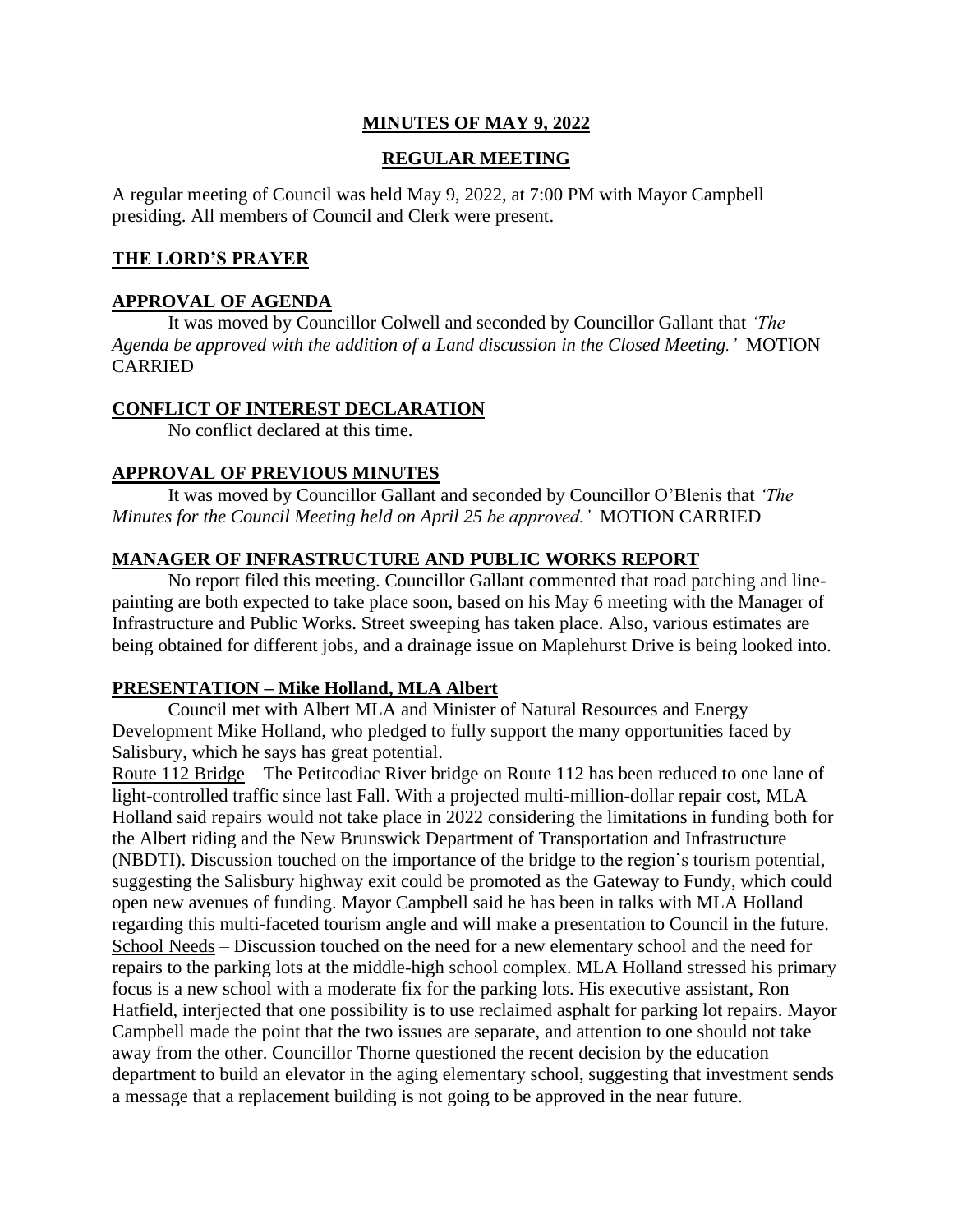ATV Access to Streets – MLA Holland expressed support for street access for all-terrain vehicles on the explanation that it would not be a free-for-all and would have strict guidelines as to which roads are approved for specific purposes. He urged Council to contact his office as soon as it is ready to proceed so he can help pursue the highway-access permits for the routes that are under the jurisdiction of the New Brunswick government, hopefully in time for this year. Water Plan – Councillor Hamer raised the need for a municipal water source near their north boundary to service current and future development in the highway area. MLA Holland said a formal water plan is needed since the provincial and federal governments would be involved. Future Fire Station – MLA Holland expressed support for construction of a new fire hall in Salisbury, which Councillor Hamer explained should begin in another year to year-and-a-half on municipal land on Main Street. On the question of accessing a higher government contribution, Councillor Hamer pointed out that the Provincial government controls the funding. MLA Holland suggested a climate change component in the project would likely help secure funds. Local Governance Reform – MLA Holland offered to help broker meetings with the various parties involved in municipal reform but insisted he would not get involved directly as it is not his government department. Using NB's current Regional Fire Dispatch as an example of a program being more costly than alternative methods, Councillor Hamer predicts bureaucracy will continue to expand, in turn costing municipalities and individuals more money in service fees and taxes. MLA Holland agreed but said he would have to inquire about the financial impact. Taxes – MLA Holland offered the advice that Council's top priority should be its taxes. Route 106 Culvert – Mayor Campbell said he is led to believe that a proper replacement culvert is on order with NBDTI. The culvert suffered a washout during flooding on February 17-18.

Mayor Campbell and Council thanked MLA Holland for meeting with them, after which he again expressed his appreciation for Council and the community, urging Council to reach out to him with written requests that can be filed and followed up on. Further discussion briefly touched on the upcoming gun show at Royal Canadian Legion Branch 31, noting the event was fully booked and is expected to be well attended.

It was moved by Councillor Thorne and seconded by Councillor Colwell to *'Have a recess.'* MOTION CARRIED

#### **RECESS**

It was moved by Councillor Thorne and seconded by Councillor Gallant to *'Return to the regular meeting.'* MOTION CARRIED

#### **2021 FINANCIAL AUDITED REPORT – Janet Ross, Ernst & Young**

Janet Ross, Senior Manager Assurance Services with the Dieppe office of accounting firm EY (Ernst & Young), joined the meeting to present the 2021 Audited Financial Statements. This is the 10th year using Public Sector Accounting Standards, or PSAS, as opposed to the former standards prescribed by the Province (former PNB requirements). As a result, a few adjustments were required. This impacted the financial position and annual surplus.

The audit showed the following results: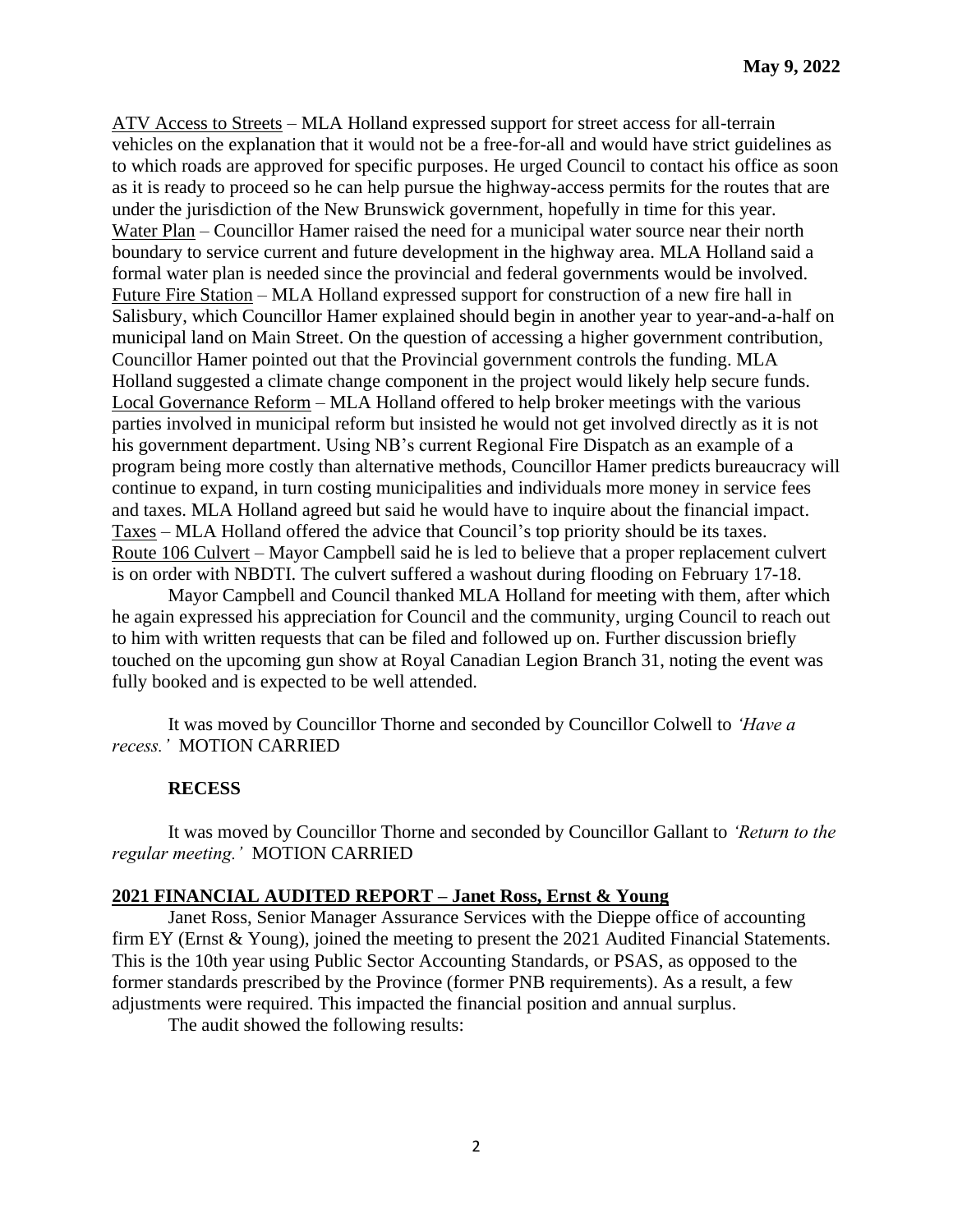|                                                                                                  | 2020                    | 2021                                                     |
|--------------------------------------------------------------------------------------------------|-------------------------|----------------------------------------------------------|
|                                                                                                  | (Per PSAS requirements) |                                                          |
| <b>General Capital Fund</b><br><b>Capital Assets</b>                                             | \$8,472,536             | \$8,696,618                                              |
| <b>General Operating Fund</b><br>Surplus (Deficit) for the Year                                  | \$114,448<br>\$4,346    | \$ 308,855<br>\$ (15,772) per former PNB<br>requirements |
| <b>Utility Capital Fund</b><br>Capital Assets                                                    | \$3,183,014             | \$3,049,896                                              |
| <b>Utility Operating Fund</b><br>Surplus (Deficit) for the Year<br>Accumulated Surplus (Deficit) | \$1,599<br>\$2,155      | \$2,202 per former PNB<br>requirements<br>\$ (19,587)    |
| <b>Reserve Funds</b><br>General Capital Reserve Fund<br><b>Utility Capital Reserve Fund</b>      | \$138,071<br>\$708,500  | \$298,408<br>\$711,118                                   |

#### **Discussion, Questions, and Comments:**

Sewer Arrears – Janet Ross touched on capital assets and sewer fund collectability as key issues. Regarding the latter, it was noted that a small percentage of customers account for most of the problem. Discussion touched on the various options available with regards to collecting arrears. Net Debt – At \$64,428, the Village is on the healthy side, not carrying a great deal of debt. Accumulated Surplus – With \$11,682,086 in accumulated surplus or equity, the Village is in a favourable position.

Debt Ratio – Salisbury's fiscal services ratio of 4.2 per cent is considered low for a municipality, but not low enough, 0-2 per cent for example, to suggest a lack of investment in its assets.

Mayor Campbell and Council thanked Janet Ross for her presentation of the 2021 Audited Financial Statements.

It was moved by Councillor Thorne and seconded by Councillor Gallant that *'The Village of Salisbury accept the 2021 Audited Financial Statements as presented.'* MOTION CARRIED Mayor and Clerk signed the audited financial statements. Copies to be forwarded to the Minister as required.

It was moved by Councillor Gallant and seconded by Councillor Thorne to *'Have a recess.'* MOTION CARRIED

## **RECESS**

It was moved by Councillor O'Blenis and seconded by Councillor Hamer to *'Return to the regular meeting.'* MOTION CARRIED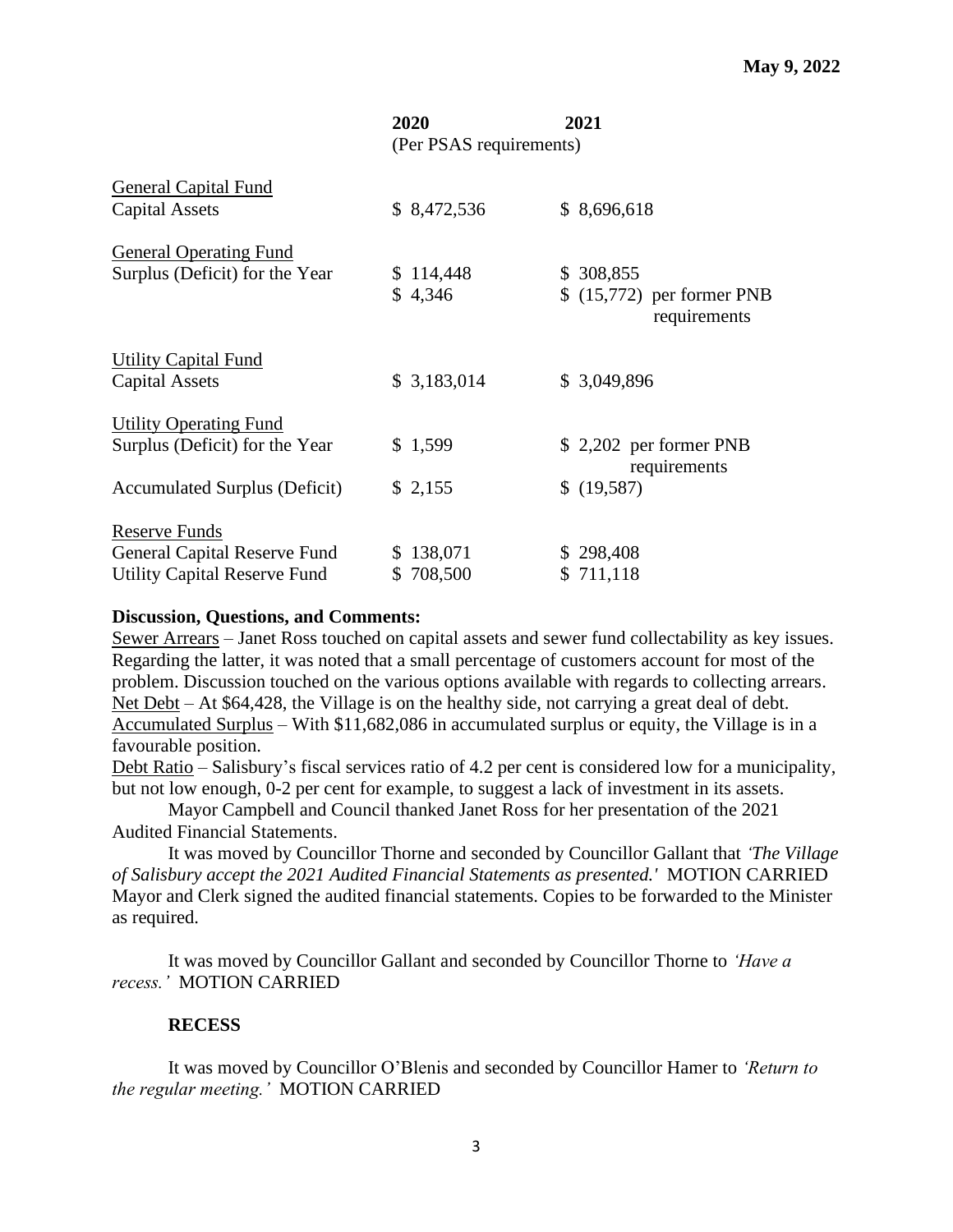## **DIRECTOR OF REGIONAL RECREATION AND WELLNESS REPORT**

Nothing to report.

#### **NEW BUSINESS**

Ballfield Electrical Shed

It was moved by Councillor Thorne and seconded by Councillor O'Blenis that *'The Mayor and Council of the Village of Salisbury purchase a new Electrical Building for the Salisbury ballfields from Graves Barns & Buildings Ltd. for a price of \$13,700.00 plus HST of \$2,055.00.'* On the question, it was confirmed for Councillor Hamer that the Village's insurance will not cover any portion of the purchase of the building, although insurance will cover the equipment contained inside the building. The current electrical building was recently vandalized, with equipment inside stolen. MOTION CARRIED

## **BUSINESS ARISING FROM MINUTES**

Railway Trestle (Bridge) Nothing to report.

#### By-Law Review

Following a recent review session, Council decided against proceeding with a new Procedure By-Law due to local governance reform. The new government entity beginning in 2023 will be required to create its own by-laws. This item will be removed from the agenda.

#### MacDonald Road Property

Mayor Campbell and Councillor O'Blenis to bring a recommendation to Council in June.

## All-Terrain Vehicles

Councillors Colwell, Gallant, and O'Blenis have reviewed the results of a posted survey gauging the interest in street access for all-terrain vehicle users and will continue to pursue the next steps in the possible creation of a related by-law. It was pointed out by Councillor Colwell that about 70 per cent of the survey responses were in favour of street access. Councillor Gallant commented that the complaints in the survey are manageable.

## **CORRESPONDENCE**

## **The following items were discussed by Council with remaining correspondence placed on file:**

NB Commissioner on Systemic Racism, Manju Varma – Invitation to provide written submission in advance of comprehensive review of systemic racism in New Brunswick

Letter received from New Brunswick Commissioner on Systemic Racism Manju Varma invites Council to provide a written submission in advance of her comprehensive review of systemic racism in the province. It is requested that the submission focus on Council's thoughts on diversity and inclusion, and offer any concerns and recommendations. Mayor Campbell will prepare a letter for Council's consideration in advance of the May 31 deadline.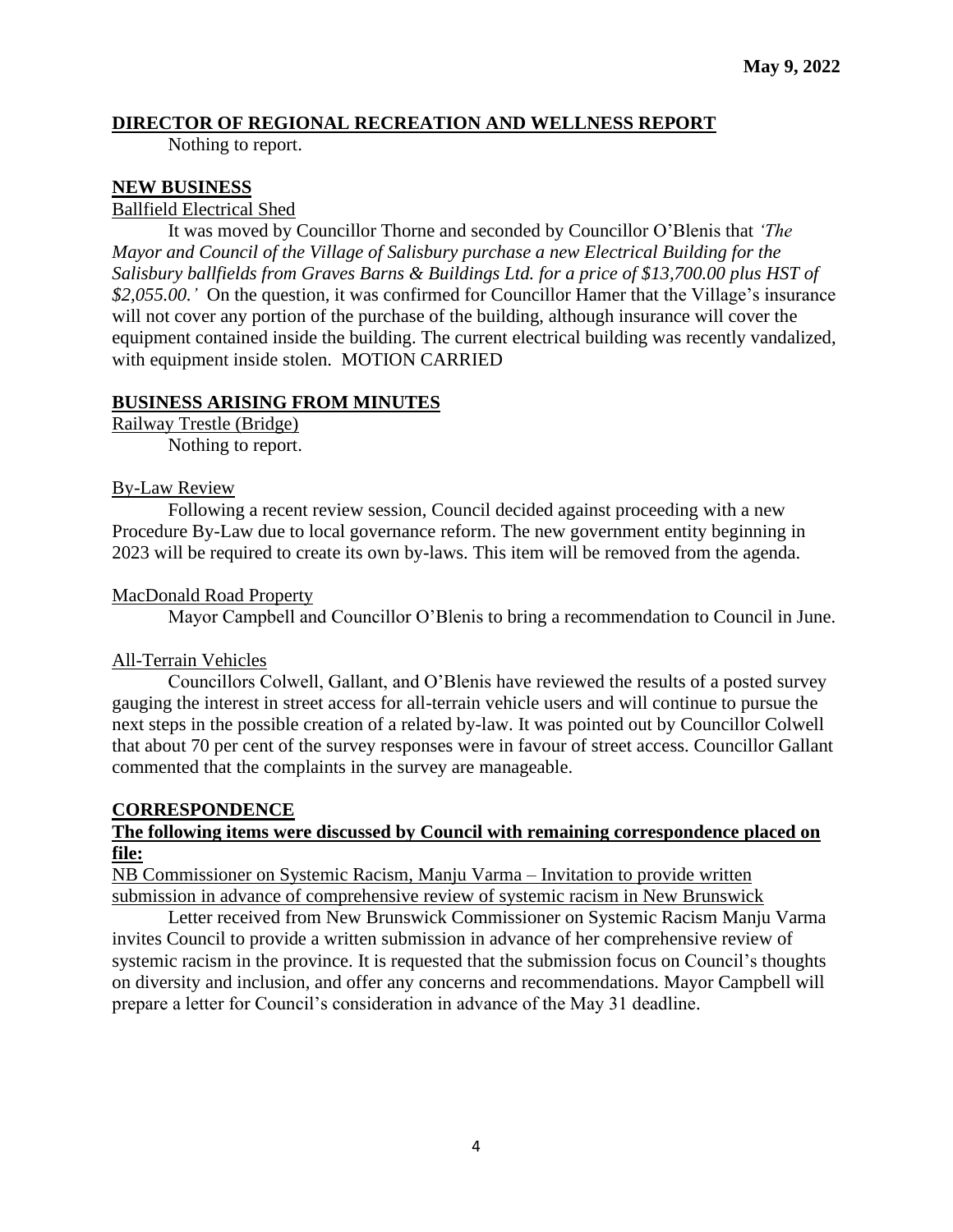## Southeast Regional Service Commission/Plan 360 – Building Permit Report, April 2022

The April building permit report submitted by Plan 360 contains only one item for Salisbury -- a two-story house. Council questioned the stated estimated value of \$167,000, saying it seemed too low to be correct. Plan 360 will be asked to clarify.

## Service New Brunswick, Hon, Mary Wilson, Minister Re: CANOE Procurement Group of Canada – New conditions imposed regarding the procurement of goods and services

Councillor Hamer said it appears from this letter from Service New Brunswick Minister Mary Wilson that the Provincial government is at odds with the CANOE Procurement Group of Canada, noting he has been advised to remain patient. Salisbury was recently approved for membership with CANOE as a means of procuring goods and services. However, the Province, in keeping with its New Brunswick First Procurement Strategy, strongly encourages municipalities to Think NB when making purchasing decisions.

## NB Department of Transportation and Infrastructure – 2022 Maintenance Agreement

The Village's annual maintenance agreement with NBDTI is unchanged from 2021 in that the Province maintains all 24.738 kilometres of NB kilometreage within the Salisbury Village limits, while the Village maintains all 34.319 kilometres of municipal kilometrage. Mayor Campbell to sign and send the 2022 agreement.

#### Fort Folly Habitat Recovery, Edmund Redfield – Flood damage to restored riverbank

Fort Folly Habitat Recovery (FFHR), which led restoration efforts along the eroding northside riverbank in Salisbury, has been in contact with the Manager of Infrastructure and Public Works regarding damage to the riverbank caused by flooding on February 17-18 as detailed in an April 20 report provided by 5R Environmental Consulting Inc. FFHR will repair the damage over the next several weeks. Project signage was also discussed.

#### Service NB, Celeste Savoie, Executive Director, Procurement Enablement Re: Exemptions

Enclosed with this letter from SNB Procurement Enablement Executive Director Celeste Savoie is the form issued for entities to submit when using an alternative procurement method. Such public tender award notices must also be posted on the NB Opportunities Network.

## **RCMP REPORT**

Councillor Hamer alluded to efforts to launch a new Neighbourhood Watch program with a public meeting planned for June at Salisbury Lions Club involving the RCMP and NB Department of Justice and Public Safety SCAN Unit (Safer Communities and Neighbourhoods).

## **FIRE DEPARTMENT REPORT**

No report this meeting.

## **MAYOR'S REPORT**

Atlantic Wellness Anniversary Celebration – On April 28, attended the Atlantic Wellness 10<sup>th</sup> Anniversary Celebration in Moncton, bringing greetings from the Village of Salisbury. Acknowledged the valuable service provided to youth in Greater Moncton, including Salisbury.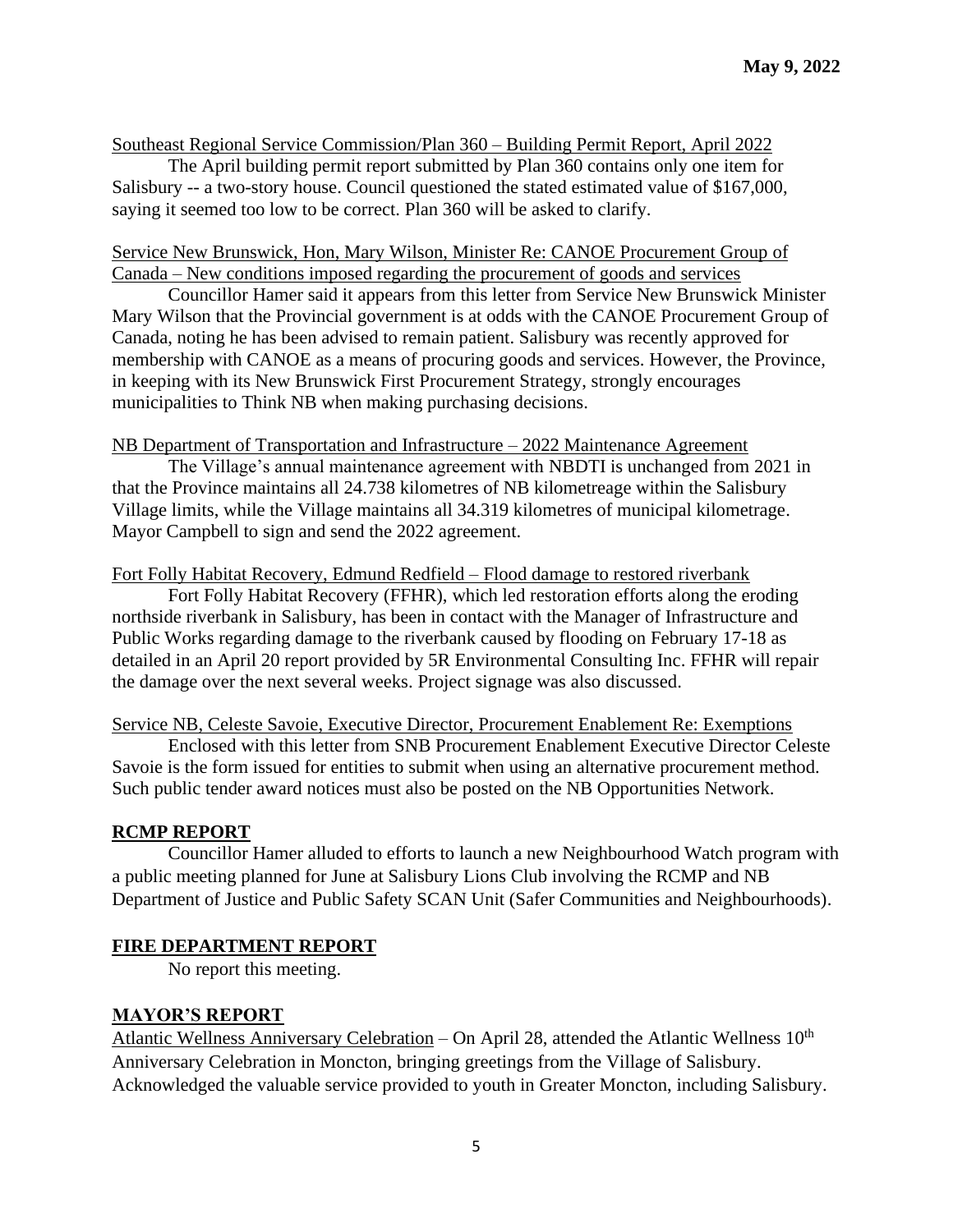Horizon Health Community Action Committee – On May 2, hosted a meeting of the Horizon Health Community Action Committee. Among the many discussion topics were the aging demographic, food security, local mental health resources, youth volunteerism and leadership, and the need for a transition house for youth.

Canada Day in Havelock – Havelock to host a Canada Day celebration as part of its Homecoming events, which are held every four years.

Helping Hands Food Bank – Due to difficult economic circumstances for many families, Helping Hands has seen a significant increase in its needs. The food bank will be invited to attend a future meeting of Council.

Grants – Horizon COIN-G small grants valued at \$1,000 each can now be applied for.

Barn on Main Street – Work on the roof will begin shortly, according to the property owner. Pharmacy – COVID-19 vaccinations are ongoing at Salisbury pharmacy.

Nurse Practitioner – Nurse Practitioner working out of the Horizon Health office at Salisbury Pharmacy remains very busy. This is such a vital service for the community.

Albert MLA – Last week, met with Albert MLA Mike Holland for their regular meeting. Housing Symposium – The previous week in Saint John, attended a Housing Symposium at which a number of municipalities were in attendance. The province is facing a housing crisis. Housing prices in New Brunswick have jumped by 34.1 per cent – the highest provincial increase in Canada; whereas, the national average increase is 11.3 per cent. Canada Mortgage and Housing Corporation reports the average rent in New Brunswick has seen a year-over-year increase of 8.6 per cent, while the national average is 3.4 per cent.

Economic Development – On May 6, joined the Mayor of Memramcook in a meeting with economic development officers in Moncton, Dieppe, and Riverview. Also met with Mayor of Dieppe.

# **COUNCILLORS' REPORTS**

**Councillor Colwell**

Nothing to report.

# **Councillor Gallant**

Nothing to report.

# **Councillor Hamer**

Future Fire Hall – A sign is ready that will indicate the site of the planned new fire hall, and will be installed at the Main Street property sometime in the next few weeks as part of a press event. Neighbours were warmly receptive to the prospects of having a fire station built next door.

# **Councillor O'Blenis**

Nothing to report.